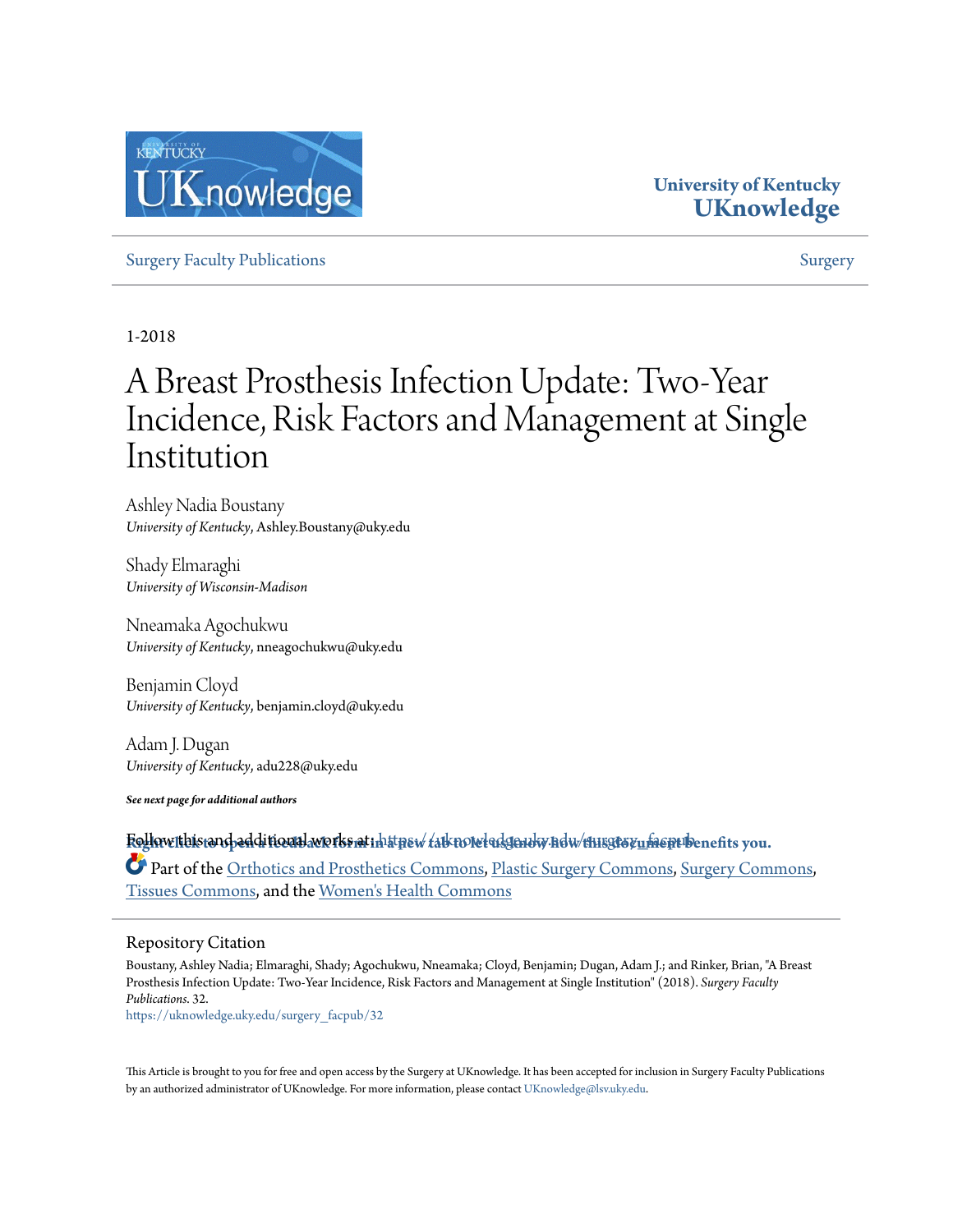## **Authors**

Ashley Nadia Boustany, Shady Elmaraghi, Nneamaka Agochukwu, Benjamin Cloyd, Adam J. Dugan, and Brian Rinker

### **A Breast Prosthesis Infection Update: Two-Year Incidence, Risk Factors and Management at Single Institution**

## **Notes/Citation Information** Published in *Indian Journal of Plastic Surgery*, v. 51, issue 1, p. 7-14.

© 2018 Indian Journal of Plastic Surgery

This is an open access journal, and articles are distributed under the terms of the [Creative Commons](https://creativecommons.org/licenses/by-nc-sa/4.0/) [Attribution-NonCommercial-ShareAlike 4.0 License,](https://creativecommons.org/licenses/by-nc-sa/4.0/) which allows others to remix, tweak, and build upon the work non-commericially, as long as appropriate credit is given and the new creations are licensed under the identical terms.

## **Digital Object Identifier (DOI)**

https://doi.org/10.4103/ijps.IJPS\_215\_17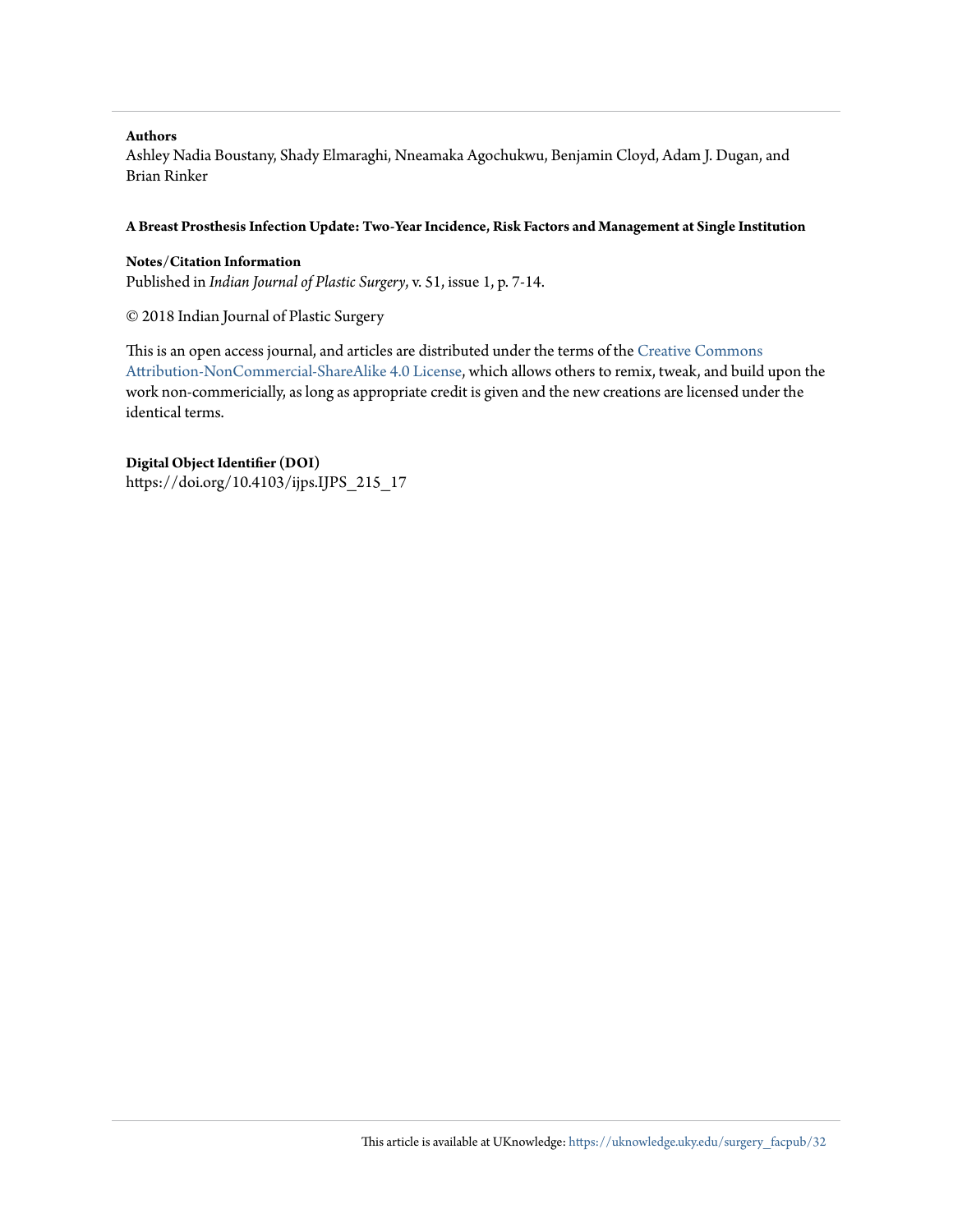# **ORIGINAL ARTICLE [[Download PDF](http://www.ijps.org/article.asp?issn=0970-0358;year=2018;volume=51;issue=1;spage=7;epage=14;aulast=Boustany;type=2)]**

**Year** : 2018 | **Volume** : 51 | **Issue** : 1 | **Page** : 7--14

## A breast prosthesis infection update: Two-year incidence, risk factors and management at single institution

#### $\Delta$ Shley Nadia Boustany $^1$ , Shady Elmaraghi<sup>2</sup>, Nneamaka Agochukwu $^1$ , Benjamin Cloyd $^3$ , Adam J Dugan $^4$ , Brian Rinker $^5$ ,

<sup>1</sup> Department of Surgery, Division of Plastic and Reconstructive Surgery, University of Kentucky, Lexington, KY, USA

- <sup>2</sup> Department of Surgery, Division of Plastic and Reconstructive Surgery, University of Wisconsin, Madison, WI, USA
- <sup>3</sup> University of Kentucky School of Medicine, Lexington, KY, USA
- 4 Department of Biostatistics, University of Kentucky, College of Public Health, Lexington, KY, USA
- 5 Department of Surgery, Division of Plastic and Reconstructive Surgery, University of Kentucky; University of Kentucky School of Medicine, Lexington, KY, USA

#### **Correspondence Address**:

Dr. Ashley Nadia Boustany Department of Surgery, Division of Plastic Surgery, University of Kentucky, 740 S. Limestone, Lexington, KY 40536 USA

## Abstract

**Background:** Infection following augmentation and prosthetic-based breast reconstruction can cause significant physical and psychological distress for patients. It may delay adjuvant therapies and compromise aesthetic outcomes. The aim of this study is to identify modifiable risk factors for infection and identify common bacterial isolates to achieve optimal outcomes for patients. **Methods:** A retrospective cohort study was performed for patients undergoing implant-based breast reconstruction over a 2-year period. In each case, we documented demographics, co-morbidities, complications and antibiotic use. We reviewed treatments, infectious species cultured where applicable and all outcomes. **Results:** A total of 292 patients met the inclusion criteria. Fifty-five patients (19%) developed an infection. Univariate analysis showed a significantly increased infection rate with longer operative times  $(P = 0.001)$  and use of tissue expanders ( $P = 0.001$ ). Multiple logistic regression analysis confirmed drain use and elevated body mass index (BMI) as risk factors (odds ratio [OR] 2.427 and 1.061, respectively). After controlling for BMI, smoking status and radiation, we found an increased odd of infection with allograft use (OR 1.838) and a decreased odd with skin preparation using 2% chlorhexidine gluconate in 70% isopropyl (OR 0.554), though not statistically significant. Forty of 55 patients with infections had cultures, with 62.5% of isolates being Gram-positive species and 30% Gram-negative species. The median time to clinical infection was 25 days. Implant salvage with surgical interventions was achieved in 61.5% of patients. **Conclusions:** This study identified judicious use of drains and efficiency in the operating room as modifiable risk factors for infections following implant-based breast reconstruction. Prospective trials to analyse techniques for infection prevention are warranted. Implant salvage following infection is a possible end-point in the appropriate patient.

#### **How to cite this article:**

Boustany AN, Elmaraghi S, Agochukwu N, Cloyd B, Dugan AJ, Rinker B. A breast prosthesis infection update: Two-year incidence, risk factors and management at single institution.Indian J Plast Surg 2018;51:7-14

#### **How to cite this URL:**

Boustany AN, Elmaraghi S, Agochukwu N, Cloyd B, Dugan AJ, Rinker B. A breast prosthesis infection update: Two-year incidence, risk factors and management at single institution. Indian J Plast Surg [serial online] 2018 [cited 2018 Nov 19 ];51:7-14 **Available from:** http://www.ijps.org/text.asp?2018/51/1/7/233559

## Full Text

## **Introduction**

One in eight women will develop invasive breast cancer over the course of their lifetime. About 35–40% of those diagnosed annually will be treated with a total mastectomy, and more of these patients are pursuing breast reconstruction in recent years. In 2013, over 95,000 reconstructive breast procedures were performed, 75,000 of which were expander-implant-based reconstructions. Infections following augmentation and implant-based breast reconstruction cause significant physical and psychological distress for patients. It delays adjuvant therapies and leads to compromise of aesthetic outcomes. Breast implant infections also pose a significant financial burden on the health-care system. Olsen et al. found that infections after breast operations are associated with a cost over \$4,000 per patient.[1] Implant infection following breast reconstruction is not an uncommon event; rates cited in the literature range from 2.5% to 16.5%. Implant infection following breast augmentation is much less common with rates of 1%–2.5%.[2],[3],[4],[5],[6],[7],[8],[9]

[Home](http://www.ijps.org/default.asp)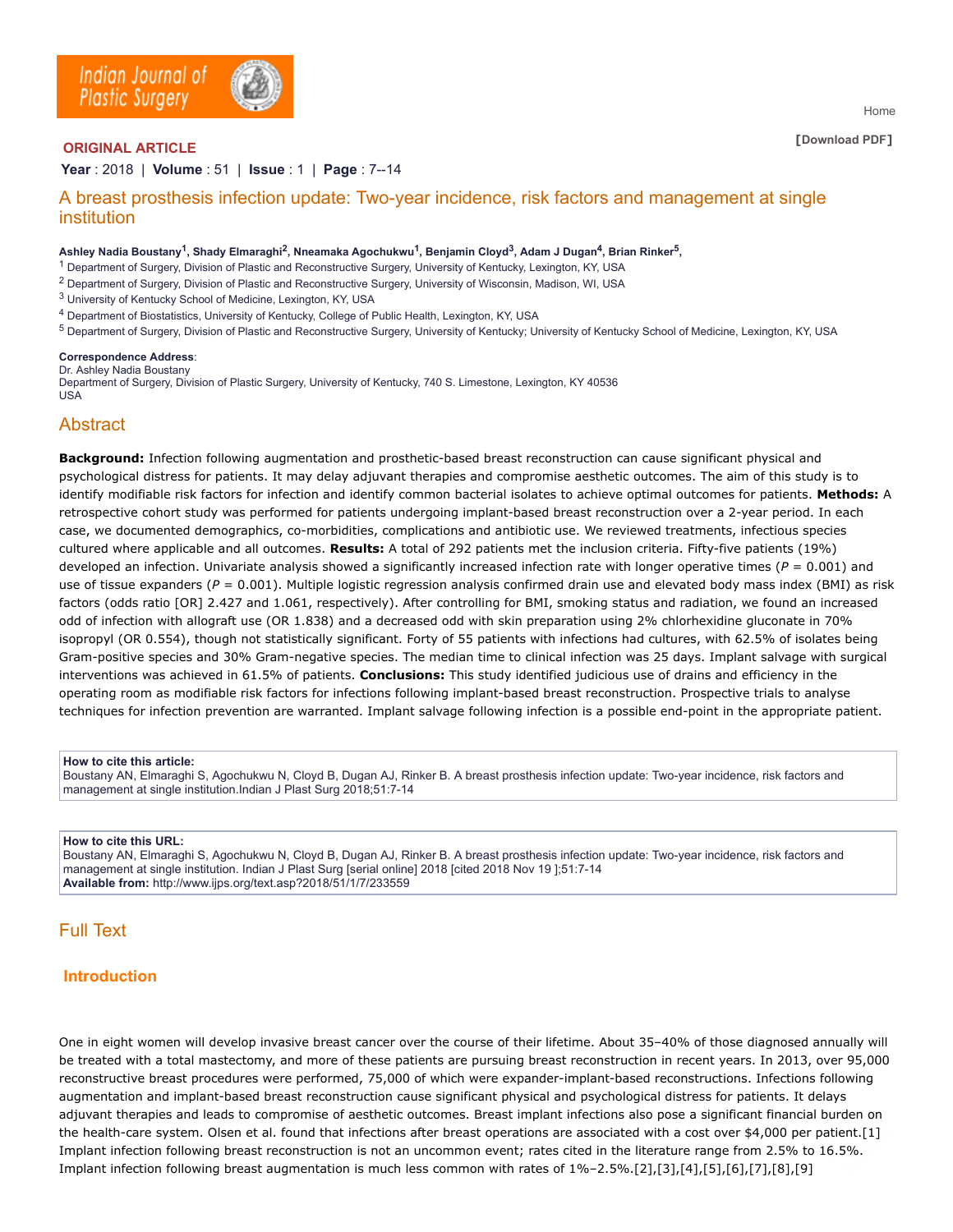Identification and modification of risk factors for infection leads to better counselling for patients and undoubtedly improves outcomes. Previously described risk factors for the development of implant infections following reconstruction include: Elevated body mass index (BMI), use of drains, smoking, medical co-morbidities, the use of acellular dermal matrix (ADM), concurrent procedures, chemotherapy, radiation therapy and immediate reconstruction. However, there is much variability in the literature as to which factors are the most significant.[2],[3],[4],[8] Historically, the most common bacterial isolates have been staphylococcal species, but there has been a recent rise in Gram-negative infections.[9] A better understanding of the most common causative species involved allows reconstructive surgeons to approach the treatment of these patients in a rational and evidence-based manner.

The management of implant-associated infection varies depending on severity. Less severe cases can be treated with outpatient oral antibiotics, while more severe cases necessitate inpatient admission and intravenous antibiotics. The most severe cases result in a failure of reconstruction and implant loss.[7] Attempts for reconstructive salvage, defined as the ability to keep an implant after infection, have also become more popular in recent years.[4],[8] The purpose of this study is to identify modifiable risk factors for implant infections, identify the most common causative bacterial isolates, and to analyse and compare success rates for both surgical and conservative management strategies. Our overall goal is to devise a rational and evidence-based approach to the treatment of these patients.

## **Methods**

This study received approval from the sponsoring institution's Institutional Review Board, a committee which reviews research protocols to ensure ethical research standards and patient safety. Patients were identified by performing a search by Current Procedural Terminology codes for those who underwent prosthesis-based breast reconstruction over a 2-year period at a single institution. The codes included were 19325: Mammoplasty augmentation with implant; 19328: Removal of intact mammary implant; 19357: Breast reconstruction with tissue expander; 19340: Insertion of the breast prosthesis, immediate; 19342: Delayed insertion of breast prosthesis; and 19330: Removal breast prosthesis. Three hundred and twelve patients were identified. After inclusion criteria were applied and procedures confirmed in operative notes, 292 patients were included in the study. The exclusion criteria included patients under the age of 18 years and those in an active state of confinement in a detention system.

To assess patient characteristics and factors that may influence infection rates we documented the following data points demographics and co-morbidities (age, smoking status, BMI, medical history, American Society of Anaesthesiologists (ASA) classification, prior radiation and perioperative chemotherapy); surgical procedures (augmentation vs. reconstruction, immediate vs. delayed reconstruction, use of autograft or allograft, tissue expander vs. implant placement, additional lymph node dissection, operative time, skin prep aration and pocket irrigation); and perioperative protocols (drain use, perioperative use of antibiotics).

For the purpose of this study, we defined infection as any documentation of breast 'cellulitis', 'erythema', with accompanying warmth, swelling, purulent drainage or pain requiring intravenous or oral antibiotic treatment in the outpatient or inpatient setting. We also defined infection as patients with documentation reporting a diagnosis of implant 'infection' requiring outpatient or inpatient antibiotic therapy, as well as patients with culture-positive swabs of the implant pocket during a re-operation for dehiscence or mastectomy flap necrosis.

Within the infected cohort, we documented the species of bacteria cultured, inpatient versus outpatient treatment, success or failure of outpatient treatment, and time to infection. In addition, we looked at the concomitant presence of additional complications including implant exposure, seroma, haematoma and wound dehiscence. Operative interventions undertaken to treat infections were recorded. We compared the demographics and outcomes between patients who developed an infection and those who did not.

Nominal categorical variables were compared using Chi-square and Fisher's exact tests, as appropriate. Continuous variables were tested for normality using the Shapiro–Wilk test for normality along with histograms. Normally distributed continuous variables were compared using t-tests; otherwise, Mann–Whitney U-tests were used. Univariate odds ratios (ORs) were calculated using logistic regression models. Statistical significance was defined as a P < 0.05.

A multiple logistic regression model was used to find predictors of infection among the reconstruction cases. A full model was created with main effects for all pre- and peri-operative variables that were found to have univariate  $P < 0.2$  in their relationship with infection. Then, a backwards elimination procedure was applied where variables were removed one at a time if and only if doing so reduced the model's Akaike's Information Criterion (AIC) since a lower AIC implies a better fit to the data. Prior studies have suggested that smoking status, BMI and radiation exposure may contribute to increased rates of infection.[10],[11] To see if graft type and surgical prep had an effect on infection rates independent of these known risk factors, two separate logistic regression models were fit to the data. One model looked at the effect of graft type controlling for smoking status, BMI and radiation exposure, while the other looks at the effect of surgical prep controlling for smoking status, BMI and radiation exposure. Goodness of fit of the logistic regression models was tested using the Hosmer–Lemeshow test. Multicollinearity among the predictors was assessed using generalised variance-inflation factors. The assumption of linearity in the logit was tested for continuous predictors using the Box-Tidwell transformation. All statistical analyses were performed in R programming language, version 3.4.3 (R Core Team; Vienna, Austria).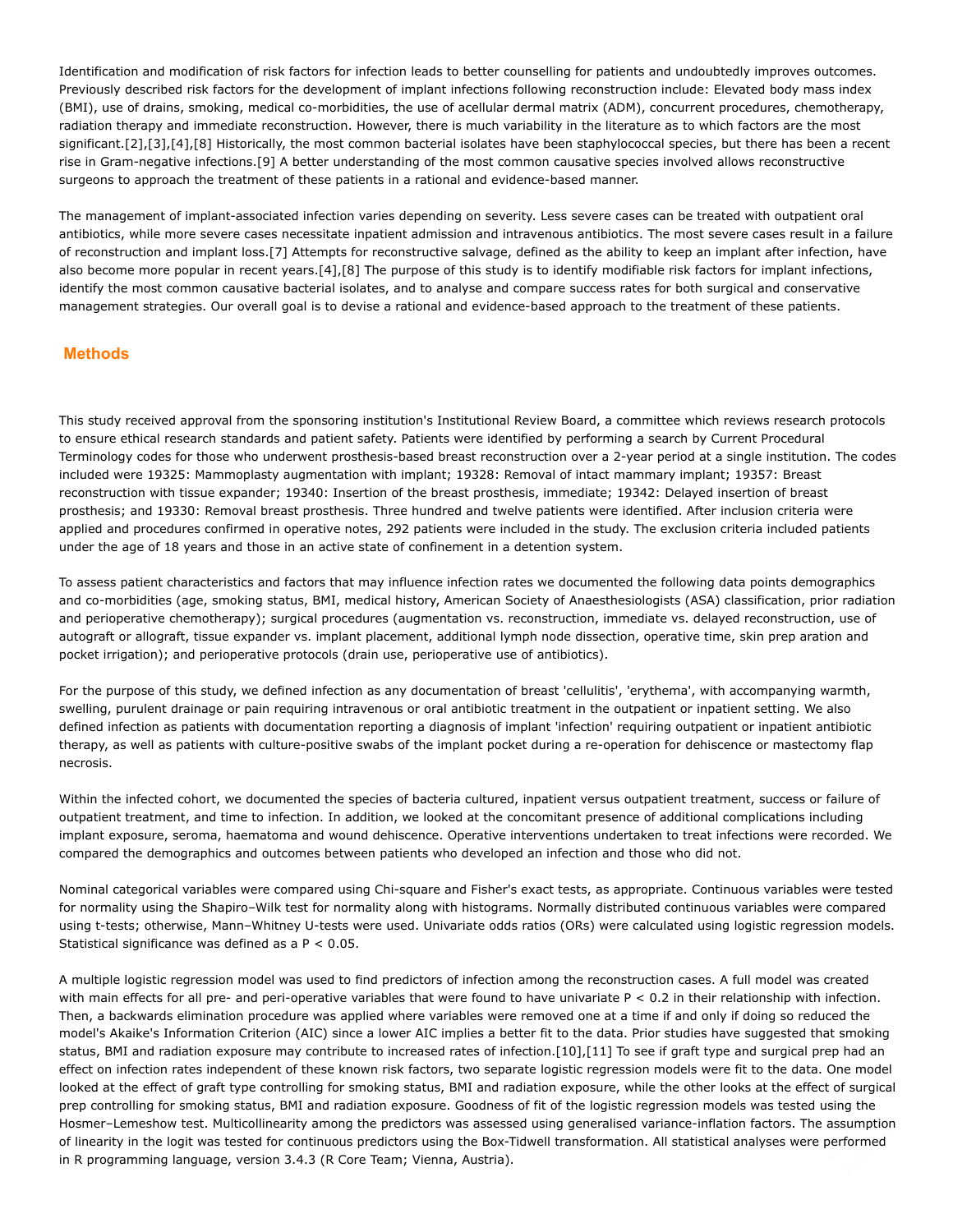A total of 292 patients were included in the study after the inclusion and exclusion criteria were applied. Fifty-five patients developed an implant infection for an infection rate of 18.8%. All of the infections were in the reconstructive cohort, with a 0% complication rate in the cosmetic augmentation group (32 cases total). The median time from implant placement to infection was 25 days (range 6–448 days).

Patient characteristics and risk factors

The mean age was 48 years (range 18–79 years). Older age did not correlate with the development of an implant infection. The mean BMI was 28 kg/m 2 (range 17.7–46.8 kg/m 2). Elevated BMI was a statistically significant risk factor for the development on an infection  $(P = 0.001)$ . ASA class, diabetes and smoking status were not found to be statistically significant predictors of infection [Table 1]. {Table 1}

Operative duration had a statistically significant impact on the development of an infection, with longer operative times resulting in a higher infection rate (P = 0.021). Tissue expanders were more likely to become infected than permanent implants (P = 0.001). The timing of reconstruction did not have an impact on the development of an infection. Lymph node dissection was not associated with an increased risk of infection, nor was the use of allograft or autograft, the type of antibiotic used, perioperative chemotherapy or radiation therapy [Table 2]. The type of skin antiseptic used to prepare the skin and the initial fill volume also did not affect the implant infection rate [Table 3] and [Table 4]. The use of surgical drains with implant placement did have a statistically significant impact on the development of an infection ( $P = 0.032$ ). Further, increased hospital length of stay led to a statistically significant increase in implant infection rates (P =  $0.001$ ). {Table 2} {Table 3} {Table 4}

Of the 55 patients, who developed an implant infection, 25 (45.4%) had an additional complication. These included seromas ( $n = 7$ ), skin flap necrosis (n = 5), wound dehiscence with or without implant exposure (n = 12), implant leaks (n = 2) or a haematoma (n = 1). The type of pocket irrigation had no effect on implant infection rates.

A backwards elimination stepwise procedure was used to develop a multiple logistic regression model for predicting infection among reconstructions and found BMI and drain used to be most predictive of infection. In this regression model, we observed that drain use was associated with a 2.4-fold increase (OR 2.427; 95% confidence interval [CI] 1.208, 5.252; P = 0.0171) in the odds of an implant infection and a 1 unit increase in BMI was associated with a 6.3% increase (OR 1.061; 95% CI 1.014, 1.114; P = 0.0109) in the odds of an implant infection [Table 5]. Two additional multiple logistic regression models were fit to investigate the relationships between graft type and surgical prep and infection after controlling for BMI, smoking status and radiation exposure. We observed an increased odds of infection with the use of allograft (OR 1.838), but it did not reach statistical significance (P = 0.1507). Regarding surgical prep, there was an increased odds of infection with the use of isopropyl alcohol with 4% chlorhexidine and 4% chlorhexidine alone compared to povidoneiodine (OR 2.099 and 1.156, respectively). There was a decreased odds of infection for 2% chlorhexidine gluconate in 70% isopropyl alcohol alone compared to povidone-iodine (ORs 0.554). None of these reached statistical significance.{Table 5}

#### Causative bacteria

Fifteen patients did not have wound cultures; thus, 40 cultures were analysed. In total, 62.5% of the isolates were Gram-positives, with 57.5% being staphylococcal species. Thirty percent were Gram-negatives [Table 6] for details of isolates]. There were three cases with no growth and three with mixed skin flora.{Table 6}

#### Management of infections

Outpatient treatment with oral antibiotics was attempted in 40 of the 55 patients who developed an infection. Twenty of forty patients (50%) were successfully treated outpatient with complete resolution of their infection without admission or surgical intervention. Thirtyfive of the fifty-five patients (63.6%) who developed an implant infection required an operation. Operative interventions included exploration and pocket lavage without explantation ( $n = 2$ ), implant removal and replacement with a new implant ( $n = 11$ ) and implant removal without replacement (n = 22). Twenty patients (36%) with implant infections were successfully treated non-operatively with antibiotics alone [Table 4].

Implant salvage, or the continued presence of an implant after an operation (not necessarily the same implant) as defined by Nahebedian and Spear, was attempted in 13 patients. This was successful in eight of these 13 patients (61.5%). Five patients ultimately required implant removal.

## **Discussion**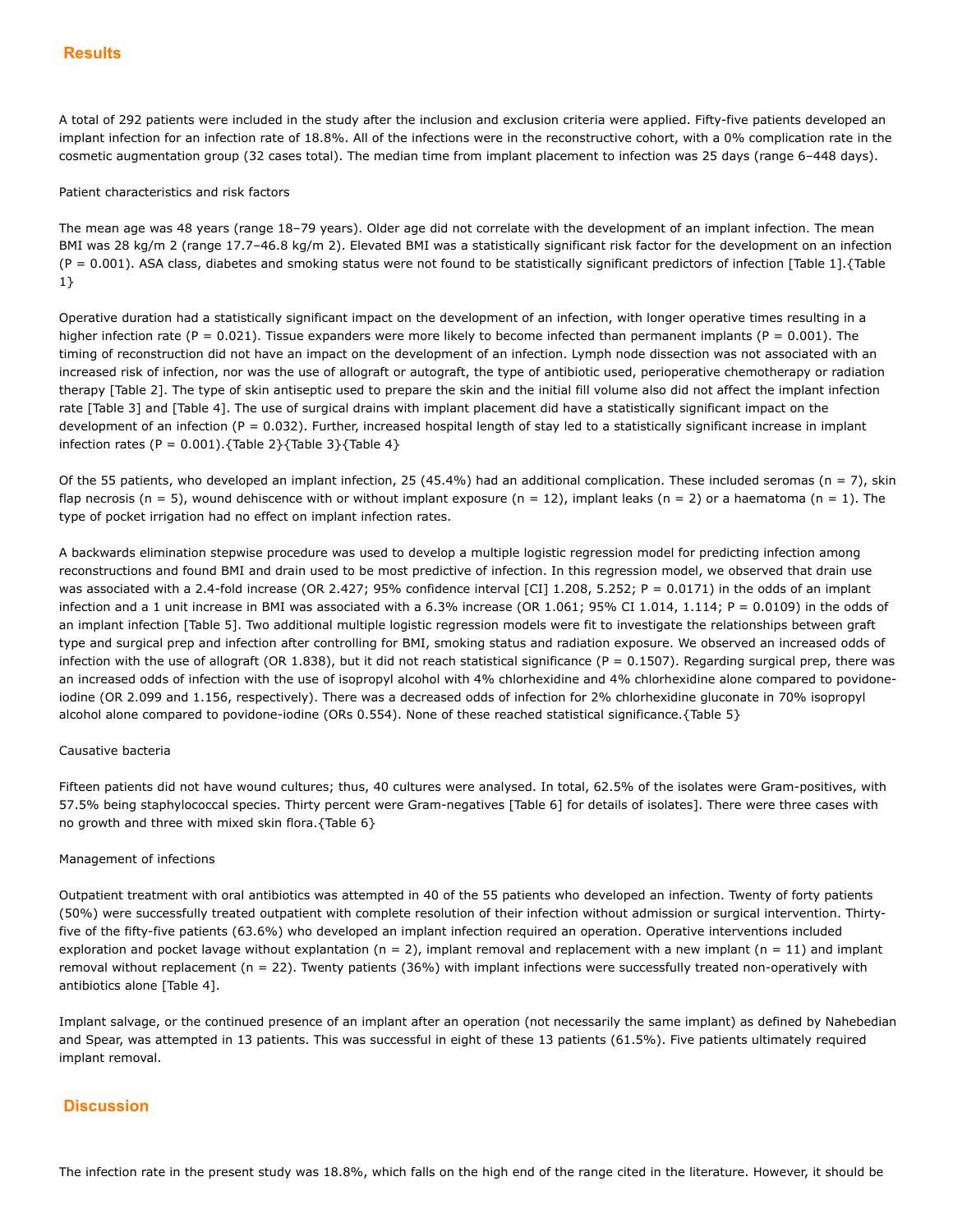noted that our definition of infection was fairly broad when compared to that of other studies. For example, Francis et al.'s study on tissue expander infections found a rate of infection of 16.5%. Their definition of infection was any case where antibiotics were given in response to clinical signs of infection within 1 year from implant placed.[3] In contrast, Cordeiro and McCarthy study of 1521 tissue expanders found a much lower infection rate of 2.5%.[2] However, they defined infection as those patients who were re-admitted to the hospital. Feldman et al. cited an infection rate of 11%, but they limited their definition of infection as that occurring only within the 1st month following surgery.[12]

We did not find a statistically significant association between ADM and increased infection rates; however, there was a trend towards significance. Weichman and Chun did find a significantly increased infection rate with ADM use; however, Chun performed a follow-up study showing no difference when two drains were used, and the threshold for drain removal was decreased to 20 ml over 24 h rather than 30 ml over 24 h.[10],[13],[14] Nahabedian and Reish did not show a statistically significant association with ADM use.[4],[7] The use of dermal autograft also did not result in a significantly increased infection rate, which is in concordance with previous studies.[15], [16]

We found decreased odds of infection with skin preparation using 2% chlorhexidine gluconate in 70% isopropyl alcohol compared to iodine, although this difference was not statistically significant. A Cochrane review comparing the impact of surgical prep in clean surgery on surgical site infections (SSIs) found no difference in 12 studies. However, in this same review, one study was identified that showed a reduced risk of SSI with the use of a prep consisting of 0.5% chlorhexidine in alcohol.[17] It should be noted that none of these studies looked specifically at breast prosthesis cases. Breast surgeries are typically categorised as clean-contaminated due to bacterial colonisation of the nipple-areola complex.[18] A randomised controlled trial by Darouiche et al. of clean-contaminated operations found a chlorhexidine-alcohol prep to be superior to iodine prep in the prevention of infection.[19] Carefully designed randomised controlled trials are needed to definitively determine the ideal surgical prep for breast surgery.

Multiple studies have evaluated the impact of irrigation of the breast pocket with various antibiotic solutions. Most of these studies focused on the development of capsular contracture, as the broadly accepted etiology of capsular contracture is a subclinical infection and the formation of biofilms [20],[21],[22],[23]. Adams et al. found that triple antibiotic irrigation with iodine, cefazolin and gentamicin reduced rates of peri-prosthetic capsular contracture. In a similar study these authors found that a triple antibiotic irrigation mixture consisting of bacitracin, cefazolin and gentamicin was an equivalent alternative.[20],[21] In our study, we found no difference in infection rates with single antibiotic pocket irrigation versus saline alone. However, these prior studies indicate that incorporation of a triple antibiotic technique may be beneficial.

The association of implant infection and longer operative times may be related to the duration of implant or pocket exposure to potential contaminants. These contaminants could originate from accidental non-sterile contact with surgeons or circulating staff, surgical instruments or irrigation or circulating air through the ventilation system. We suspect that the longer the wound is open to the air, the more opportunities there are for contamination. More attention to timely closure of the incision is warranted. An area of interest is the effect of limiting the flow of personnel in and out of the operating room while the implant is exposed.

We found a significant correlation between the use of drains and infection. Prior studies have shown a decrease in breast implant infections with continued use of oral antibiotic prophylaxis until drain removal.[24] However, there is no consensus in the literature.[25] The Surgical Care Improvement Project guidelines recommend discontinuation of antibiotics after 24 h. However, breast reconstruction patients may benefit from an extended course of antibiotics due to the marginal blood flow to post-mastectomy skin flaps, presence of a breast prosthesis and the inherent bacterial flora of the nipple-areola complex.[24] The use of prophylactic antibiotics may be warranted in the post-operative period while drains are in place; however, this warrants further study. There is research to suggest that strict adherence to drain care protocols may decrease drain colonisation and subsequent infection. These measures include timely removal of drains, irrigation of the bulb with Dakin's solution, topical mupirocin use, use of chlorhexidine discs and subcutaneous tunnelling of the drain.[26],[27] Our current drain removal protocol (removal when the output is <30 ml/day for 2 consecutive days, not continuing prophylactic antibiotics until drain removal, and the lack of local wound care to drain sites) may contribute to the association with implant infection. The present study emphasises the importance of implementing a comprehensive drain care regimen.

In our study, the primary bacterial isolates were Staphylococcus species (57.5%) and Gram-negative rods (30%). Of the staphylococcal isolates, 20% were coagulase-negative Staphylococcus (CoNS), 15% were methicillin-resistant Staphylococcus aureus (MRSA) and 22.5% were methicillin-sensitive S. aureus (MSSA). These findings were consistent with Cohen et al.'s study that found a very similar distribution (27% CoNS, 7% MRSA, 25% MSSA and 20% Gram-negative species). In contrast, Feldman's study of 31 infections found a higher concentration of MRSA (45%) and fewer Gram-negative isolates (6%). These findings indicate the importance of understanding our local microbiomes to target antibiotic treatment appropriately.[9] The rising prevalence of MRSA and Gram-negative species in more recent studies justifies the initial use of broad antibiotic coverage when treating a breast implant infection until microbiological speciation and subsequent antibiotic de-escalation can occur.[9],[10]

Multiple studies have demonstrated general resistance of many bacterial species to the commonly used first generation cephalosporins in the perioperative period. Several authors suggest that oral antibiotic prophylaxis be with trimethoprim/sulfamethoxazole (or fluoroquinolones) and in the case of a breast implant infections broad empiric treatment with vancomycin, daptomycin or rifampin given the evolution of regional antibiograms.[10],[11] Further research is warranted to determine the most effective antibiotic regimen, but a transition to prophylactic trimethoprim/sulfamethoxazole in implant patients is being strongly considered.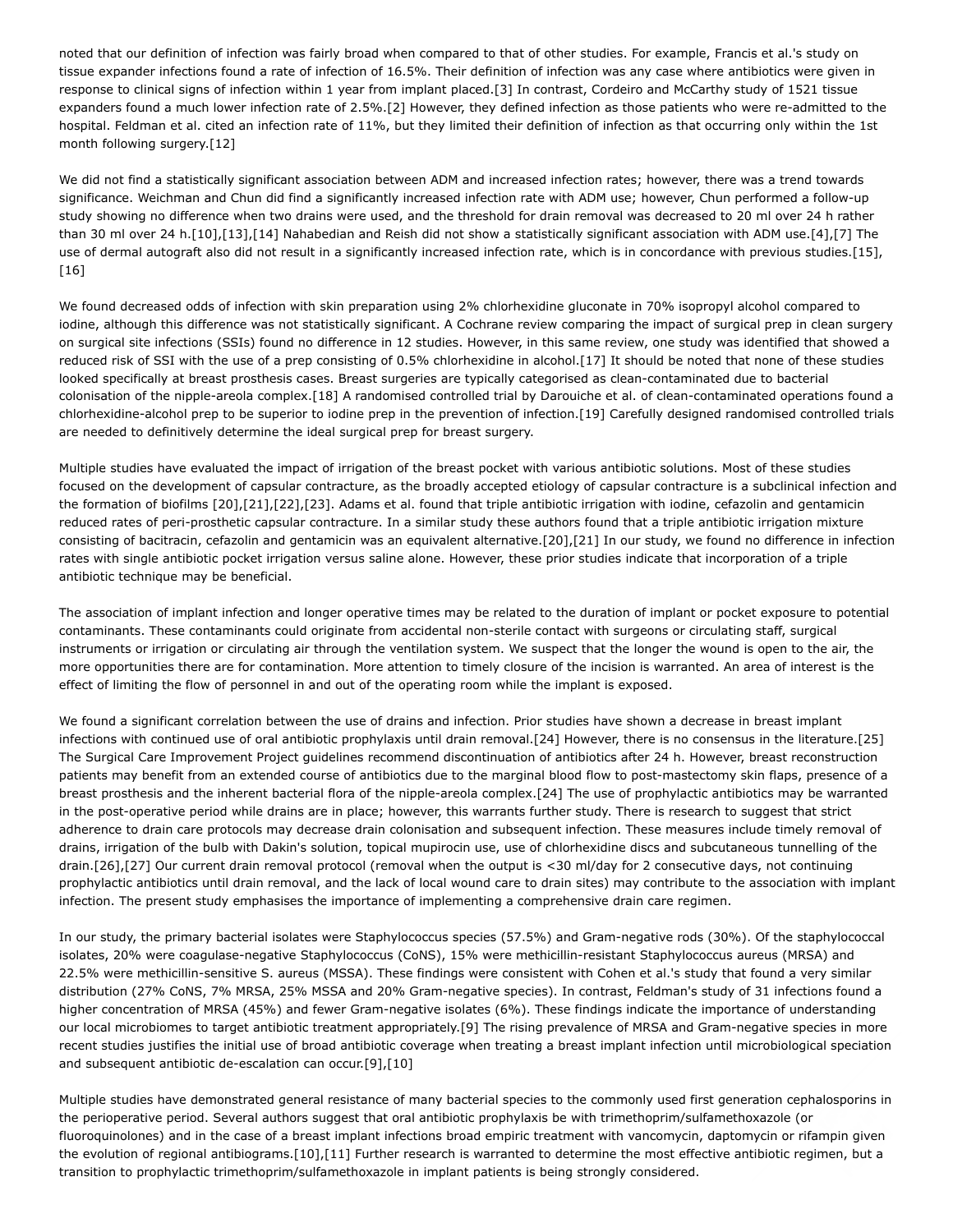Our implant salvage rate was found to be 61.5%. This is comparable to Spear and Seruya whose salvage rate was 64%.[7],[8] In the study by Reish et al. where the implant salvage rate was found to be 37.3%, higher white blood cell counts and MRSA isolates were associated with lower salvage success rates.[7] Lower rates of MRSA in our study may be responsible for the higher success rate of implant salvage. We did not specifically look at predictors for implant salvage in our population, but this is an area of focus moving forwards.

## **Conclusions**

The rate of breast implant infections at our institution and in the surgical literature is exceedingly high, emphasising the significance of this problem. Thus, it is important to explore risk factors, interventions and ideal treatment regimens to better address and reduce the incidence of infection. Our study is unique in that it includes a broader definition of infection, involves a complex patient population with more co-morbidities, and provides an updated analysis over the past 2 years. In our study, statistically significant factors for implant infection include elevated BMI, use of tissue expanders, increased operative times and the use of drains. More studies are warranted to further investigate antibiotic regimens and methods to improve implant salvage.

Financial support and sponsorship

Nil.

Conflicts of interest

There are no conflicts of interest.

## References

- 1 Olsen MA, Chu-Ongsakul S, Brandt KE, Dietz JR, Mayfield J, Fraser VJ, *et al.* Hospital-associated costs due to surgical site infection after breast surgery. Arch Surg 2008;143:53-60.
- 2 Cordeiro PG, McCarthy CM. A single surgeon's 12-year experience with tissue expander/implant breast reconstruction: Part I. A prospective analysis of early complications. Plast Reconstr Surg 2006;118:825-31.
- 3 Francis SH, Ruberg RL, Stevenson KB, Beck CE, Ruppert AS, Harper JT, *et al.* Independent risk factors for infection in tissue expander breast reconstruction. Plast Reconstr Surg 2009;124:1790-6.
- 4 Nahabedian MY, Tsangaris T, Momen B, Manson PN. Infectious complications following breast reconstruction with expanders and implants. Plast Reconstr Surg 2003;112:467-76.
- 5 Araco A, Gravante G, Araco F, Delogu D, Cervelli V, Walgenbach K, *et al.* Infections of breast implants in aesthetic breast augmentations: A single-center review of 3,002 patients. Aesthetic Plast Surg 2007;31:325-9.
- 6 Gabriel SE, Woods JE, O'Fallon WM, Beard CM, Kurland LT, Melton LJ 3<sup>rd</sup>, et al. Complications leading to surgery after breast implantation. N Engl J Med 1997;336:677-82.
- 7 Reish RG, Damjanovic B, Austen WG Jr., Winograd J, Liao EC, Cetrulo CL, *et al.* Infection following implant-based reconstruction in 1952 consecutive breast reconstructions: Salvage rates and predictors of success. Plast Reconstr Surg 2013;131:1223-30.
- 8 Spear SL, Seruya M. Management of the infected or exposed breast prosthesis: A single surgeon's 15-year experience with 69 patients. Plast Reconstr Surg 2010;125:1074-84.
- 9 Cohen JB, Carroll C, Tenenbaum MM, Myckatyn TM. Breast implant-associated infections: The role of the national surgical quality improvement program and the local microbiome. Plast Reconstr Surg 2015;136:921-9.
- 10 Chun YS, Verma K, Rosen H, Lipsitz S, Morris D, Kenney P, *et al.* Implant-based breast reconstruction using acellular dermal matrix and the risk of postoperative complications. Plast Reconstr Surg 2010;125:429-36.
- 11 Pinsolle V, Grinfeder C, Mathoulin-Pelissier S, Faucher A. Complications analysis of 266 immediate breast reconstructions. J Plast Reconstr Aesthet Surg 2006;59:1017-24.
- 12 Feldman EM, Kontoyiannis DP, Sharabi SE, Lee E, Kaufman Y, Heller L, *et al.* Breast implant infections: Is cefazolin enough? Plast Reconstr Surg 2010;126:779-85.
- 13 Weichman KE, Wilson SC, Weinstein AL, Hazen A, Levine JP, Choi M, *et al.* The use of acellular dermal matrix in immediate twostage tissue expander breast reconstruction. Plast Reconstr Surg 2012;129:1049-58.
- 14 Ganske I, Verma K, Rosen H, Eriksson E, Chun YS. Minimizing complications with the use of acellular dermal matrix for immediate implant-based breast reconstruction. Ann Plast Surg 2013;71:464-70.
- 15 Mirzabeigi MN, Lee M, Smartt JM Jr., Jandali S, Sonnad SS, Serletti JM, *et al.* Extended trimethoprim/sulfamethoxazole prophylaxis for implant reconstruction in the previously irradiated chest wall. Plast Reconstr Surg 2012;129:37e-45e.
- 16 Lynch MP, Chung MT, Rinker BD. Dermal autografts as a substitute for acellular dermal matrices (ADM) in tissue expander breast reconstruction: A prospective comparative study. J Plast Reconstr Aesthet Surg 2013;66:1534-42.
- 17 Dumville JC, McFarlane E, Edwards P, Lipp A, Holmes A, Liu Z, *et al.* Preoperative skin antiseptics for preventing surgical wound infections after clean surgery. Cochrane Database Syst Rev 2013;3:CD003949.
- 18 Kataria K, Bagdia A, Srivastava A. Are breast surgical operations clean or clean contaminated? Indian J Surg 2015;77:1360-2.